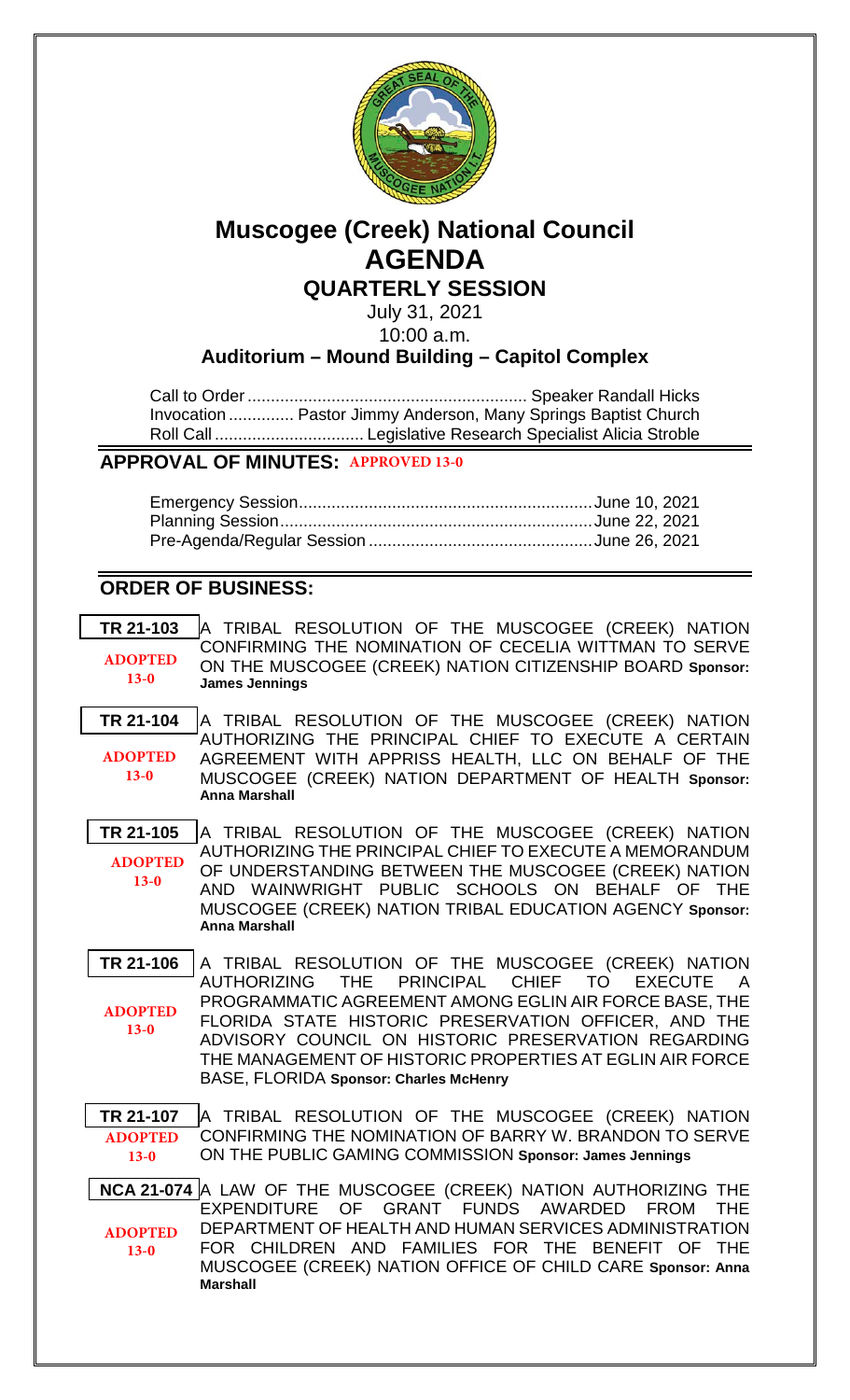#### **Page 2 of 3 Quarterly Session July 31, 2021**

**[NCA 21-075](bills/NCA21-075.pdf)** A LAW OF THE MUSCOGEE (CREEK) NATION AUTHORIZING THE EXPENDITURE OF THE DEPARTMENT OF HEALTH AND HUMAN SERVICES ADMINISTRATION FOR CHILDREN AND FAMILIES CONSOLIDATED APPROPRIATIONS ACT, 2021 LOW-INCOME HOUSEHOLD WATER ASSISTANCE PROGRAM FUNDS FOR THE BENEFIT OF THE MUSCOGEE (CREEK) NATION SOCIAL SERVICES PROGRAM **Sponsor: Anna Marshall (\$6,343.00) ADOPTED 13-0**

**[NCA 21-076](bills/NCA21-076.pdf)** A LAW OF THE MUSCOGEE (CREEK) NATION AUTHORIZING A BUDGET MODIFICATION IN EXCESS OF TEN PERCENT (10%) FOR THE DEPARTMENT OF JUSTICE OFFICE FOR VICTIMS OF CRIME FY 18 CTAS PURPOSE AREA 6: CHILDREN'S JUSTICE ACT PARTNERSHIP FOR INDIAN COMMUNITIES PROGRAM GRANT FUNDS FOR THE BENEFIT OF THE MUSCOGEE (CREEK) NATION CHILDREN AND FAMILY SERVICES ADMINISTRATION PROGRAM **Sponsor: Anna Marshall (\$32,105,315.00) ADOPTED 13-0**

**[NCA 21-078](bills/NCA21-078.pdf)** A LAW OF THE MUSCOGEE (CREEK) NATION AUTHORIZING THE EXPENDITURE OF FEDERAL FUNDING FROM THE TRIBAL TRANSPORTATION PROGRAM FOR THE M. BERRYHILL ROAD CONSTRUCTION PROJECT **Sponsor: Mark Randolph (\$988,200.00) ADOPTED 13-0**

**[NCA 21-079](bills/NCA21-079.pdf)** A LAW OF THE MUSCOGEE (CREEK) NATION APPROPRIATING FUNDS TO BE USED FOR THE OPERATING BUDGET FOR THE MUSCOGEE NATION RESOURCE CENTER LOCATED IN OKLAHOMA COUNTY, OKLAHOMA, FOR THE REMAINDER OF FISCAL YEAR 2021 **Sponsor: Thomasene Yahola Osborn (\$43,681.00) ADOPTED 8-5**

**NCA [21-082](bills/NCA21-082.pdf)** A LAW OF THE MUSCOGEE (CREEK) NATION AUTHORIZING A BUDGET MODIFICATION IN EXCESS OF TEN PERCENT (10%) FOR MUSCOGEE (CREEK) NATION OFFICE OF ENVIRONMENTAL SERVICES **Sponsor: Thomasene Yahola Osborn ADOPTED 13-0**

**[NCA 21-083](bills/NCA21-083.pdf)** A LAW OF THE MUSCOGEE (CREEK) NATION AMENDING MCNCA TITLE 5 § 2-104 ENTITLED "Church camp house/Ceremonial Ground camp/fellowship hall grant award requirements and restrictions" **Sponsor: Mark Randolph; Co-Sponsor(s): Joseph Hicks; Charles McHenry; Thomasene Yahola Osborn; and Darrell Proctor ADOPTED 13-0**

**[NCA 21-084](bills/nca21-084.pdf)** A LAW OF THE MUSCOGEE (CREEK) NATION REPEALING MCNCA TITLE 16, CHAPTER 4 AND CREATING NEW LAW IN A NEW TITLE 50, "LIGHTHORSE POLICE" AND AUTHORIZING AN APPROPRIATION FOR THE LIGHTHORSE POLICE COMMISSION **Sponsor: Adam Jones III; Co-Sponsor: Patrick Freeman Jr. (\$112,372.00) ADOPTED SUBSTITUTE ENTITLED 13-0**

**[NCA 21-085](bills/NCA21-085.pdf)** A LAW OF THE MUSCOGEE (CREEK) NATION AUTHORIZING THE EXPENDITURE OF THE 2021 UNITED STATES DEPARTMENT OF TREASURY-COMMUNITY DEVELOPMENT FINANCIAL INSTITUTIONS FUND (CDFI) RAPID RESPONSE PROGRAM GRANT FOR THE BENEFIT OF THE MVSKOKE LOAN FUND **Sponsor: Adam Jones III (\$324,000.00) ADOPTED 13-0**

**[NCA 21-086](bills/NCA21-086.pdf)** A LAW OF THE MUSCOGEE (CREEK) NATION AUTHORIZING THE EXPENDITURE OF GRANT FUNDS FROM THE BUREAU OF INDIAN AFFAIRS OFFICE OF TRIBAL JUSTICE SUPPORT FOR PROGRAM SUPPORT SERVICES **Sponsor: Robert Hufft (\$650,872.00) ADOPTED 13-0**

**[NCA 21-087](bills/NCA21-087.pdf)** A LAW OF THE MUSCOGEE (CREEK) NATION AUTHORIZING A BUDGET MODIFICATION IN EXCESS OF TEN PERCENT (10%) FOR THE DISTRICT COURT FISCAL YEAR 2021 BUDGET **Sponsor: Robert Hufft ADOPTED 13-0**

**OTHER BUSINESS:**